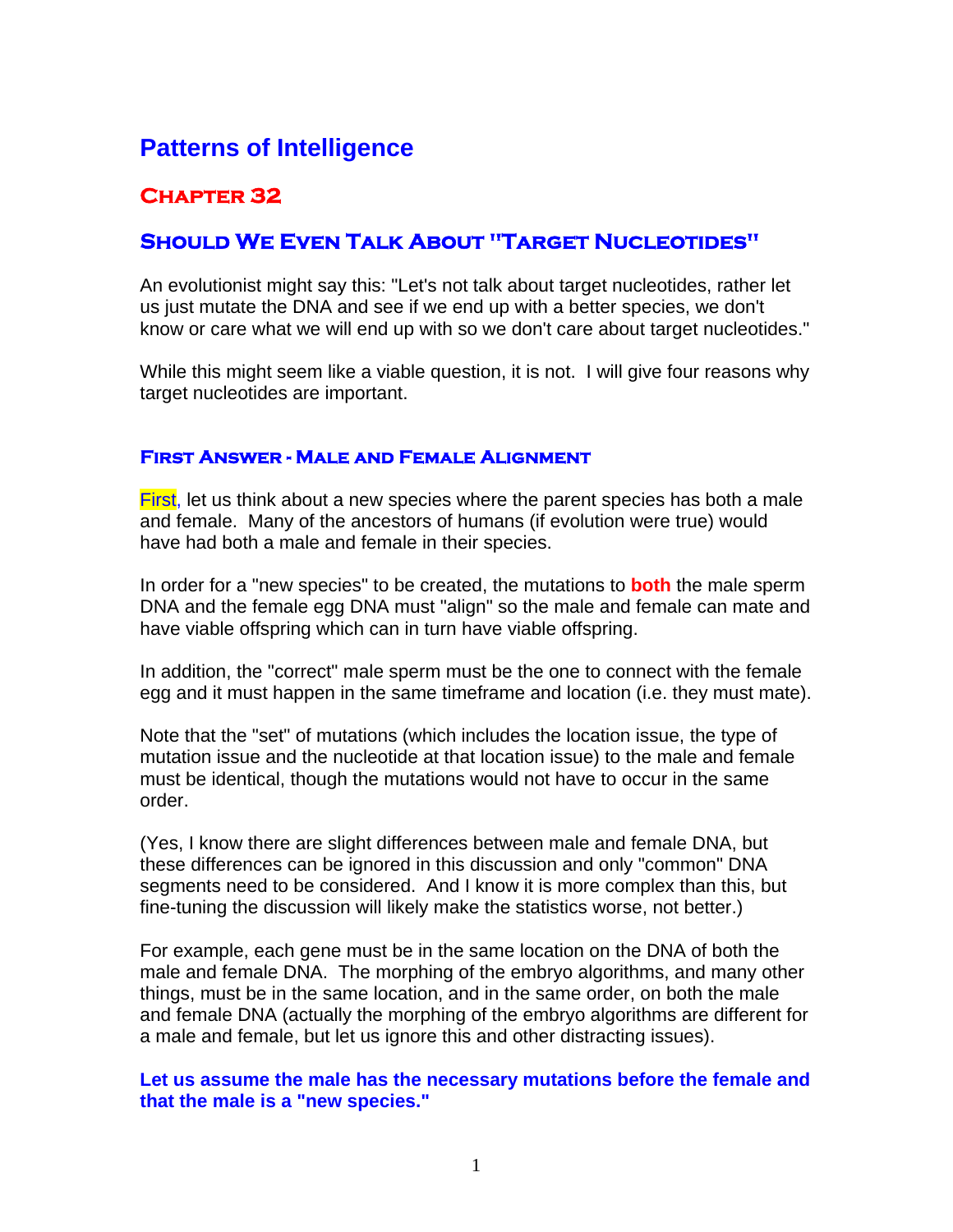The female now needs to have exactly the same mutations as the male so that they can mate and have viable offspring that are fertile (i.e. so the new species can have viable offspring), though as already mentioned her mutations do not need to occur in the same order as his!!

In other words, **the female now has "target nucleotides"** because her nucleotides must match those of the male so that they can mate and have offspring!! **The new and changed nucleotides on the male DNA become the "target nucleotides" of the female!!**

Remember, both the male DNA and female DNA must align before they can mate and have viable offspring that are fertile. This cannot happen until the female DNA aligns with the male DNA. Thus, the new male DNA becomes the "target nucleotides" of the female DNA.

Of course, if the female DNA mutations are completed first, then her DNA becomes the "target nucleotides" of the male DNA.

The point is that if a species has both a male and a female, in order for evolution to create a new species the "target nucleotide" issue is unavoidable!! You have two "animals" which must have the same DNA. There is no way around this.

You have to consider the probability that both sets of ending mutations are identical. You don't have to worry about the order of the mutations on the male or the female!! When all is said and done, the male and female must have the same set of mutations!!

#### **The "probability" issue becomes the probability of having two "sets" of identical mutations, independent of the order of the mutations on the male and female.**

For example, suppose you have two identical computers with identical software, meaning they both have the same complex computer program. Suppose you randomly mutate the bits of the computer programs, on each computer, independently (e.g. you use a different "seed" numbers and different random number generation algorithms) and simultaneously, in order to create a new and improved program.

What are the chances both computers will end up with the same new and improved program even without any preconceived notion about what you wanted to end up with (i.e. there were no "target bits")?

The answer is ZERO (i.e. far, far less than:  $10^{-80}$ ) because the set of "mutations" are independent of each other and yet must be identical in the end. The two sets of mutations will not be the same no matter what order the mutations occur.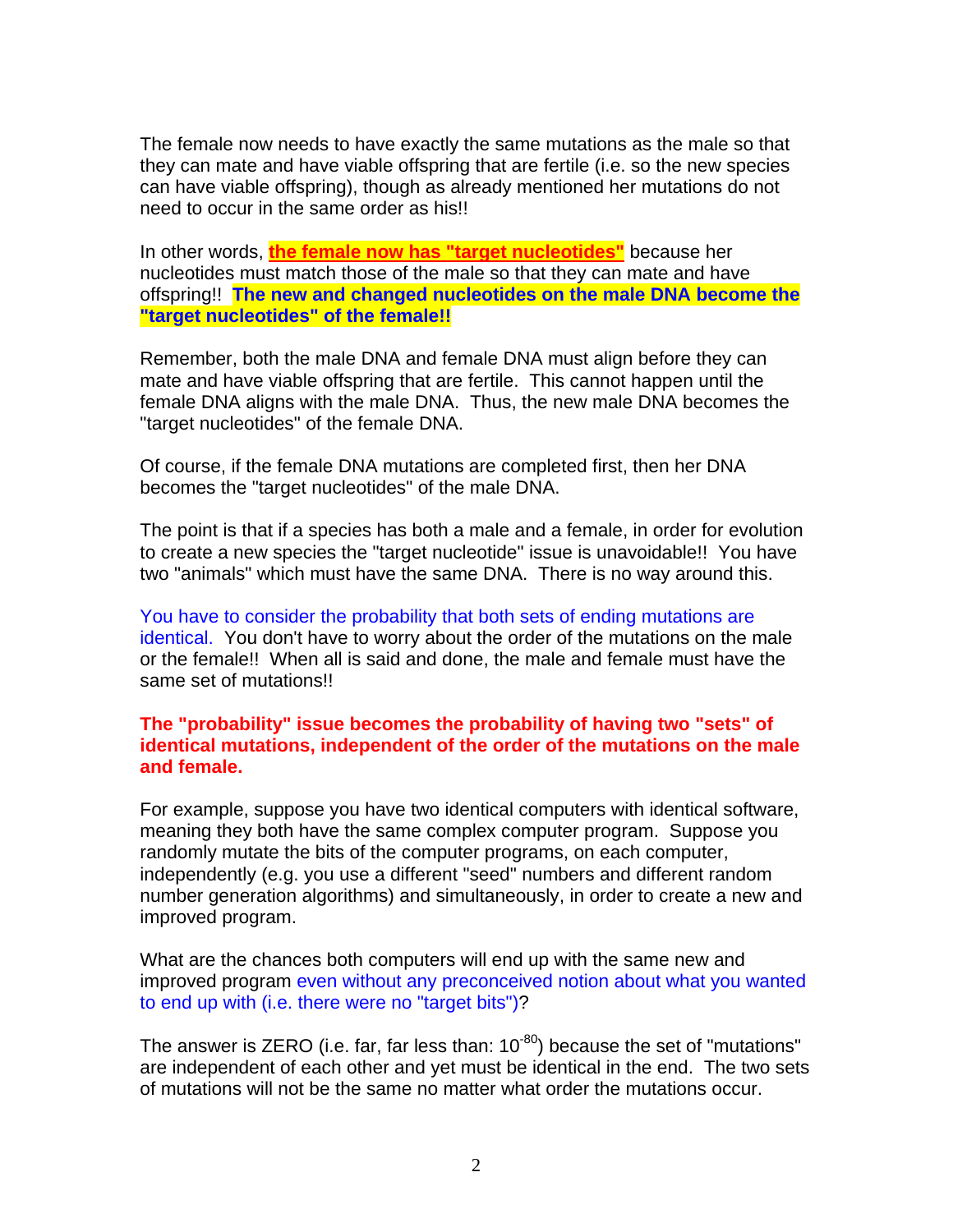#### **Second Answer - Clusters of Mutations**

Second, if you are going to create a new species from an old species, very precise mutations must be made to multiple genes; at least one new gene needs to be created from scratch (by definition); incredibly precise changes need to be made to different sections of the "morphing of the embryo" algorithms (wherever they are), etc.

It doesn't matter where these changed and new genes are etc., but they must be somewhere. Well, it probably does matter but we will pretend it doesn't matter.

These new and changed nucleotides must be in incredibly precise locations (because they are clustered in many cases). For example, all of the nucleotides in a new gene must be in roughly the same location on the DNA. Fixes to the morphing of the embryo algorithms must be in exact locations. Etc.

However, random mutations will be evenly scattered across the entire spectrum of the DNA. That is the way that randomness works for the location variable for a new species!!

Random mutations are not precise, yet to create a new species the vast majority of the necessary mutations will be clustered in many different places on the DNA. But this is not the way that randomness operates. Randomness is generally spread out somewhat evenly across the entire DNA. Try this with computer simulations and you will know what I am talking about.

This is the second reason we must reject the theory of evolution even if we didn't have a specific new species in mind.

### **Third Answer - Proteins, Morphing of the Embryo**

Third, have you ever seen the nucleotides that form a "protein" which is used inside the cell? The section of DNA that creates a protein is called a "gene." It is much easier to look at a protein than a gene. Some genes can actually be used to create many different proteins.

When you think of a "structure made of proteins" think of a bicycle made of Lego® building blocks in the sense that a set of proteins can attach to each other (at very specific points), to create a highly complex structure which is made up of individual proteins (each individual protein is made of amino acids) which are bound together and form a very specific shape.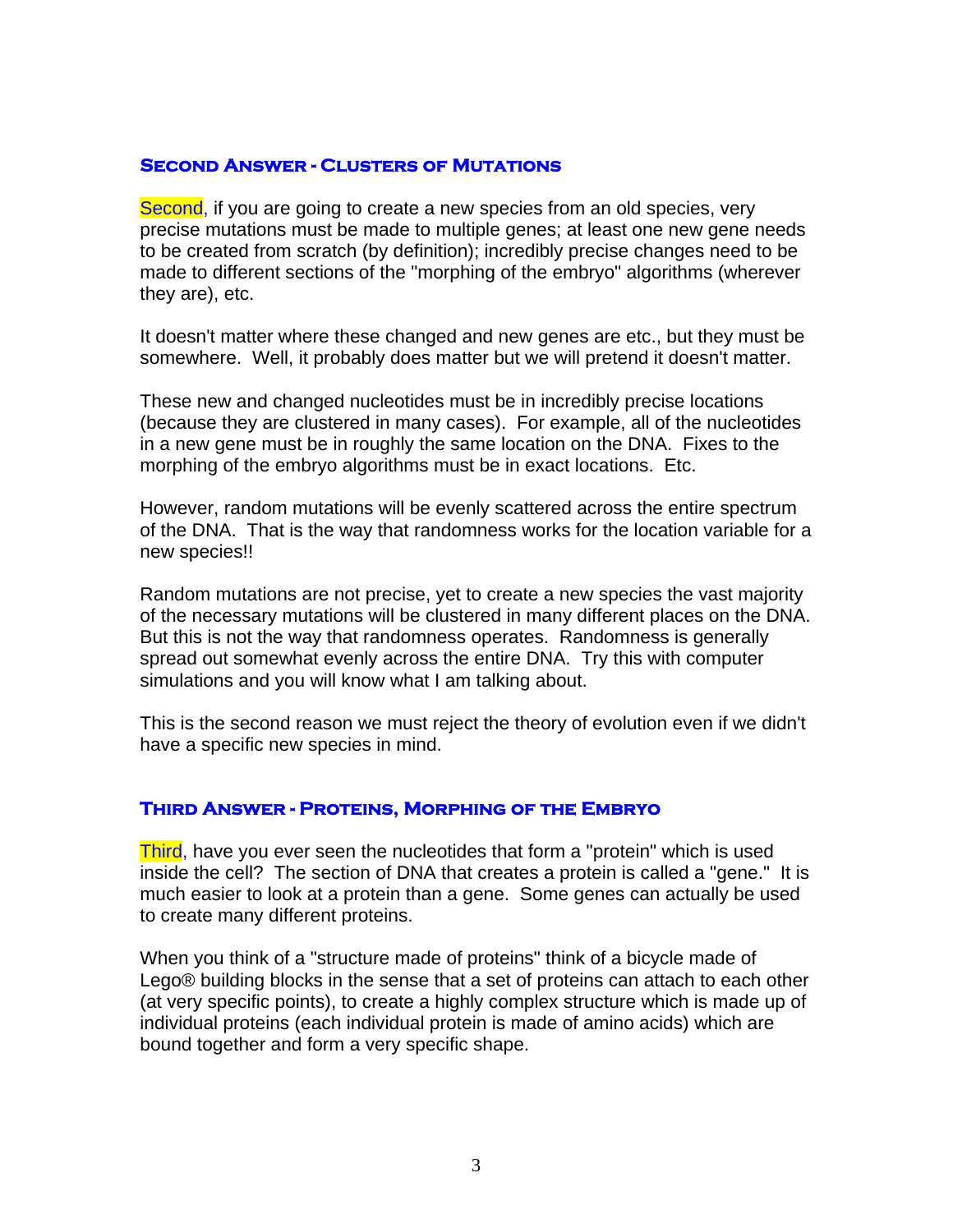The "binding issue" is very critical because only specific types of proteins can bind to each other (or repel each other, etc.). Thus, to get a specific shape, very specific proteins must be in exact locations.

An outstanding book was largely written on this very issue (The Edge of Evolution - The Search For the Limits of Darwinism by Dr. Michael J. Behe). Read that book if you don't believe my summary.

If you took this section of DNA (i.e. a gene) and started to randomly mutate it, the "protein" it creates would very quickly become unusable!! A single wrong nucleotide, in the wrong location, could destroy the entire function of the shape and binding sites (or repel sites) of the protein.

The set of proteins could become a pile of unrecognizable, worthless garbage (rather than a highly functional and sophisticated shape), frequently after the first mutation to a single gene (i.e. the shape of this single, mutated protein could destroy the entire structure of the set of proteins).

Let us again think of a bicycle. Suppose you blindfolded a person and put every individual part of the bicycle in a pile. Suppose the blindfolded person then took several of the individual parts of the bicycle and individually started twisting and breaking these parts of the bicycle.

What are the odds the parts of the bicycle will fit together and a person would be able to ride the bicycle after this exercise? The odds are pretty slim. The shape of the individual parts of the bicycle represent the individual proteins which are used to create a structure in the cell.

Here is the key: only very rare and very specific combinations (technically "permutations" because the order of the nucleotides on the DNA is critical) of nucleotides will create a gene that will create a functional protein that will fit into a protein structure.

The point is that even if you have no "target nucleotides," almost all types of mutations will damage the functionality of the protein structure almost immediately because very, very few permutations will create something viable for a specific protein structure. Furthermore, in many cases contiguous protein structures must be compatible with each other (either because they fit together or have some other structural relationship).

Also, some proteins do not form structures at all. Some proteins have tasks which involve supervising the construction of a protein structure. Some proteins are used for communications. And so on. These complex proteins can easily cease to be able to fulfill their function with a single mutation.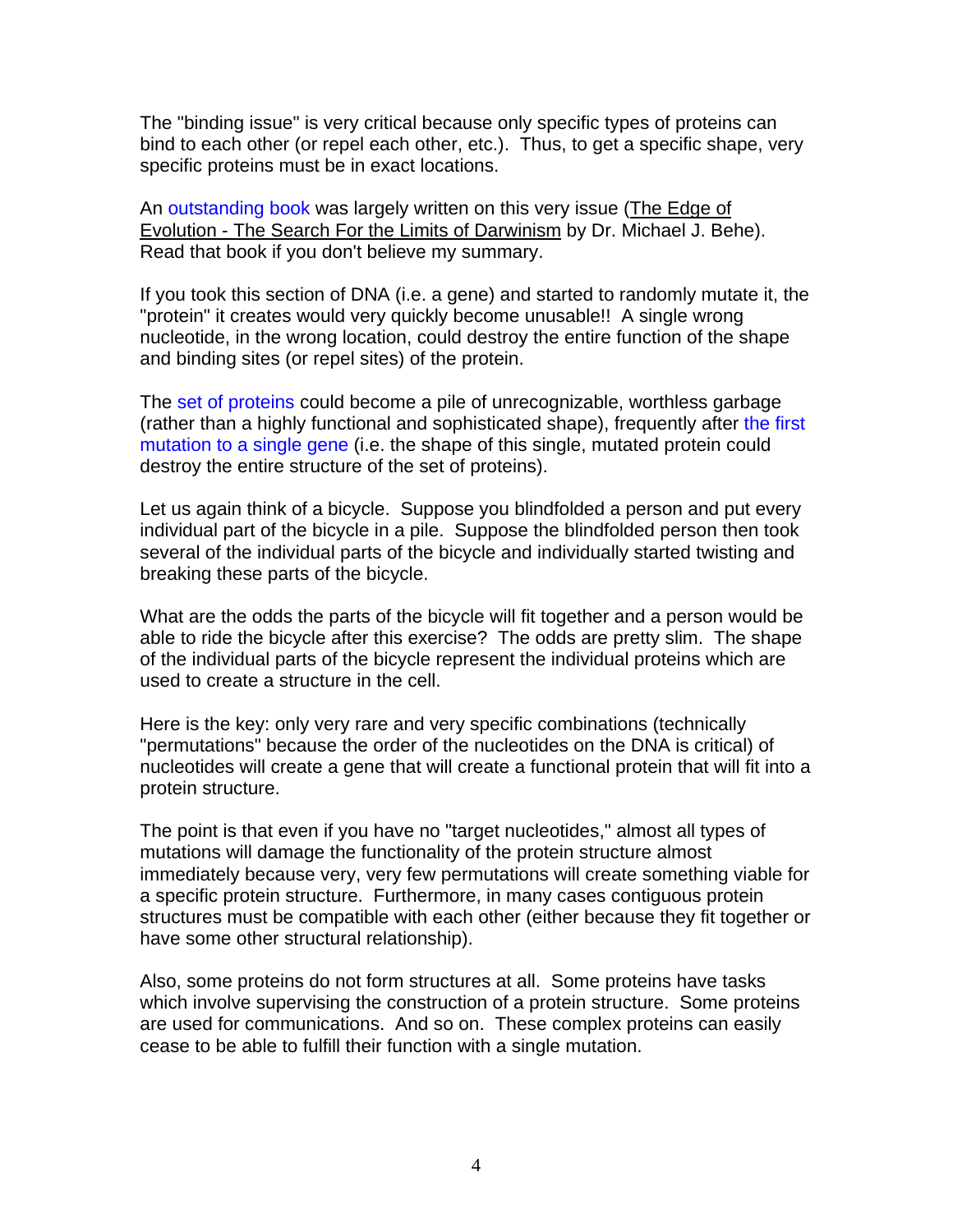Also, can you imagine randomly mutating the "morphing of the embryo" algorithms on the DNA!! Who knows what you would end up with, but you would know one thing - the animal would quickly be so deformed by mutations it would die immediately after birth or more likely long before birth.

## **And I suspect a significant percentage of the DNA (e.g. close to 97%) is part of the "morphing of the embryo" algorithm for a complex species. There is very little, if any, margin of error in these nucleotides!!**

For example, if more than three-fourth of the DNA was the "morphing of the embryo" algorithm, and there are 20,000 mutations; roughly 15,000 of these mutations would affect the "morphing of the embryo" algorithm, which is very sensitive to errors due to its complexity and the fact that parts of the algorithm affect many, many layers of the asymmetric cell divisions.

Thus, even if you have no direction, when you randomly mutate the highly precise nucleotides in a gene or the morphing of the embryo algorithms, and many other sections of DNA, you will do massive amounts of damage very, very quickly!!

Thus, you cannot just brush-off the "target nucleotide" issue because only an incredibly small percentage of permutations of DNA (i.e. unique ways to order the nucleotides on the DNA) will yield a viable animal. Plus, in many cases these sections will be clustered together!!

### **Fourth Answer - No Need For Computer Programmers**

Fourth, I wish there were a way to graphically demonstrate "intelligence" on a DNA strand. Well, to some degree there is, but I don't have the time, money or the computer horsepower to do the calculations. A histogram is nice, but there are better ways to demonstrate intelligence (such as color coding the histogram for certain situations).

Think of human DNA as a huge, gigantic, highly sophisticated computer program.

Actually, there is no computer program on earth which is even remotely as sophisticated as the algorithms on human DNA which control the morphing of the embryo, the genes, etc.!! You can see that by the above discussions. DNA does something totally unique!!

A compiled computer program is composed of "bits" called '1's and '0's. Thus, if you change a "bit" you know what the outcome will be (the opposite of what it started out to be).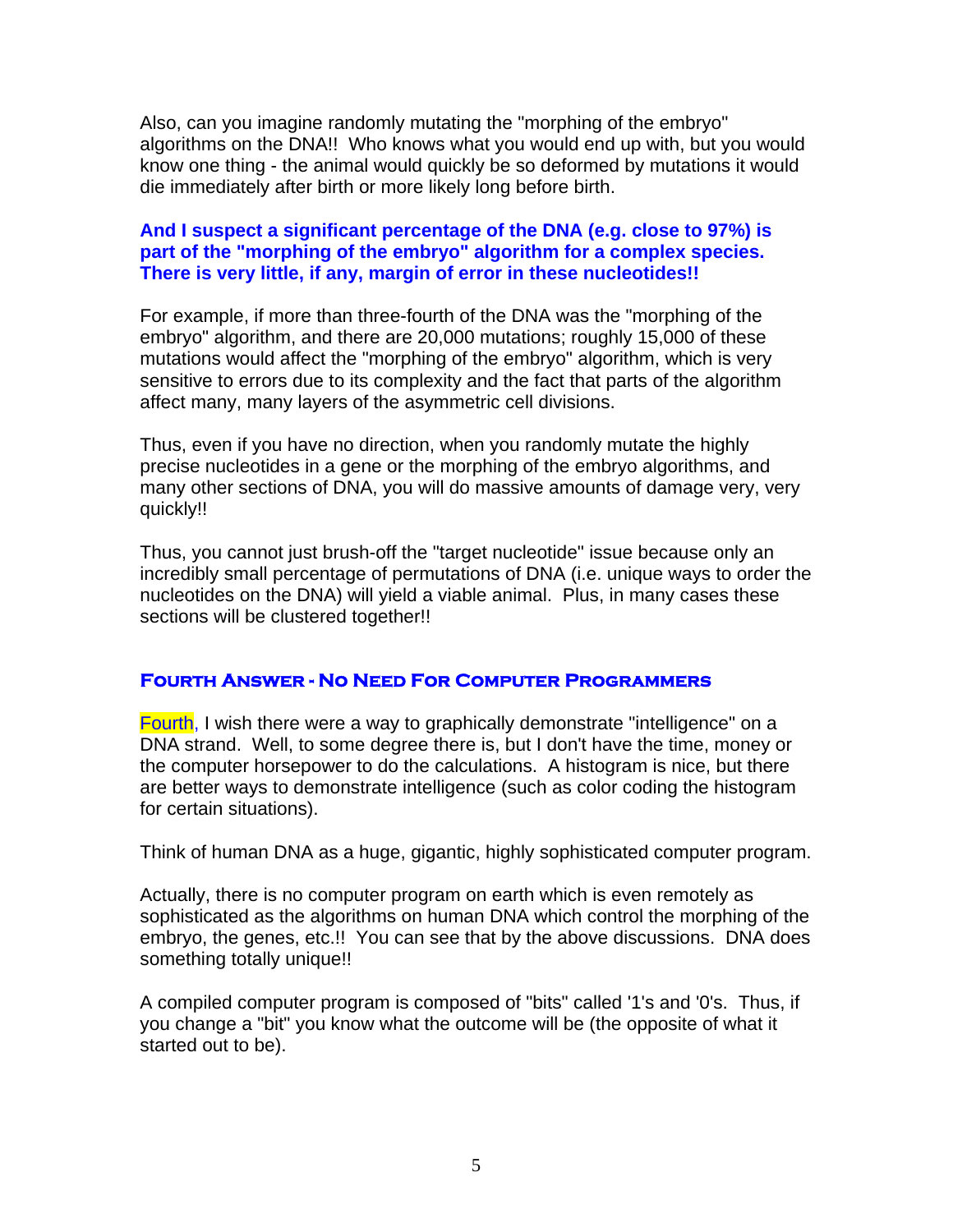Do you think you could improve the intelligence in any highly sophisticated computer program by randomly changing the "bits" on the compiled code?? Absolutely not!!

Never, never would the code improve by randomly changing the bits with a random number generator which would randomly choose where (i.e. the location issue) the bits were changed, deleted or added.

If highly complex computer programs could be written in this way, as evolution implies, all computer programmers could be replaced with "random number generators" which could write new and improved computer programs by *randomly* choosing:

1) Where on the old, compiled computer code each mutation to the program will occur (the "location" issue), and

2) Whether the mutation will be a deletion, addition or a change.

Computers are much faster than computer programmers!!! You wouldn't need people to design the new programs, just let "evolution" design and write the new and improved program.

Computers are almost infinitely faster than programmers or evolution, plus computer programs are always very, very simple compared to human DNA; thus if evolution could work by randomness, it would be much easier to write new computer programs by using random number generators.

But it has never happened and it never will happen.

Even if you did this process 10 times on an existing computer program, and "chose" the best of the 10 "new" programs (i.e. to simulate natural selection) you would never end up with a better program.

Try writing a new and improved computer program using this technique!!

If this were a viable way of writing newer and more sophisticated computer programs with random number generators, corporations would immediately fire all of their programmers to make more money (i.e. they would have less salary and overhead expenses and thus they would make more profits if they had less programmers).

Trust me, many corporations care more about profits (i.e. the "bottom line") than their employees. Some corporations, every time they need to increase their "earnings per share" will simply lay off hundreds or thousands of their employees. Stockholders will always be more important than the employees!!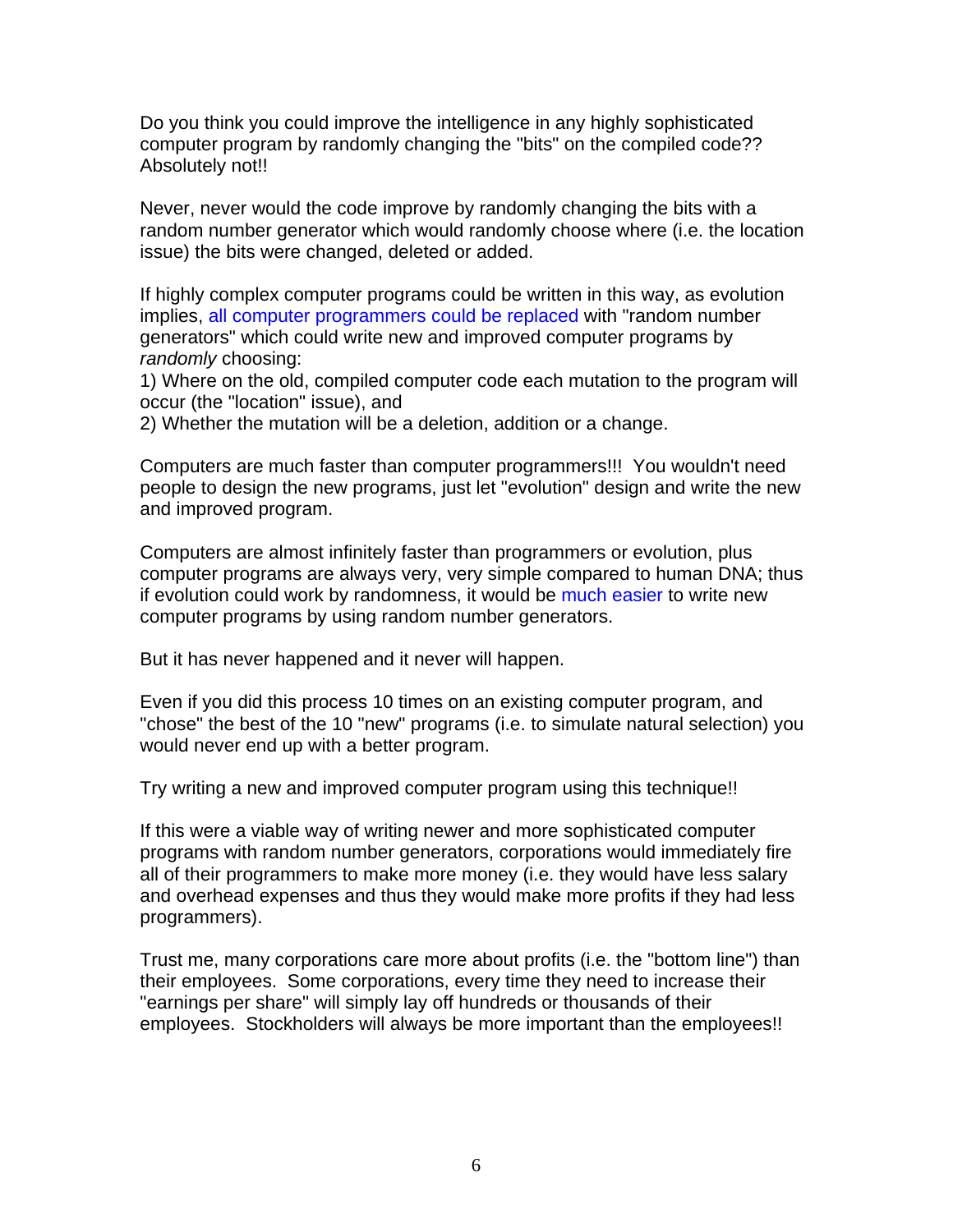And programmers are generally near the bottom of the pecking order of the employees because there are so many of them (though they are not all equally talented).

Needless to say, no stingy corporation in history has ever fired a single computer programmer because using random number generators was a superior way to write new, complex computer programs from existing programs!!!

Even without direction, and even without any "target code," and even simulating "natural selection," the computer program will very quickly cease to function and will be irreparable due to the "mutations."

If it is impossible to use randomness to write better computer programs using high speed computers which operate very, very quickly; even without any direction; why would anyone expect you could create a better species of plants or animals by using random mutations which happen very, very slowly in a much more complex environment?

Computers are many, many, many quadrillions of times faster than evolution could ever be. Yet, no corporation would be so idiotic as to fire their computer programmers and replace them with random number generators.

As mentioned, the computer algorithms on DNA are far, far, far more sophisticated than any computer program ever written by a human!! Thus, DNA is far more sensitive to errors, though I suspect DNA is designed to survive some errors!!

In fact, no human being on earth can even remotely understand the "morphing of the embryo" algorithms on human DNA, as mentioned above.

But the "morphing of the embryo" algorithm is only part of the vastly complex network of what is on human DNA.

Yet, evolution claims human DNA was all the result of a long series of fortuitous accidents to DNA. What absolute nonsense!!

Do you think that you can go from dirt, water, lightning, etc. (i.e. the pre "first living cell" period) to human DNA by a long series of very slow, totally random mutations to DNA??

And while this is going on you must also accidentally create *millions* of other species, which are not on our ancestry path from the "first living cell" (e.g. turtles and guppies are not our ancestors)!! Each species would have highly sophisticated DNA strands, among their ancestor species, during the same time period human ancestor species were evolving!!